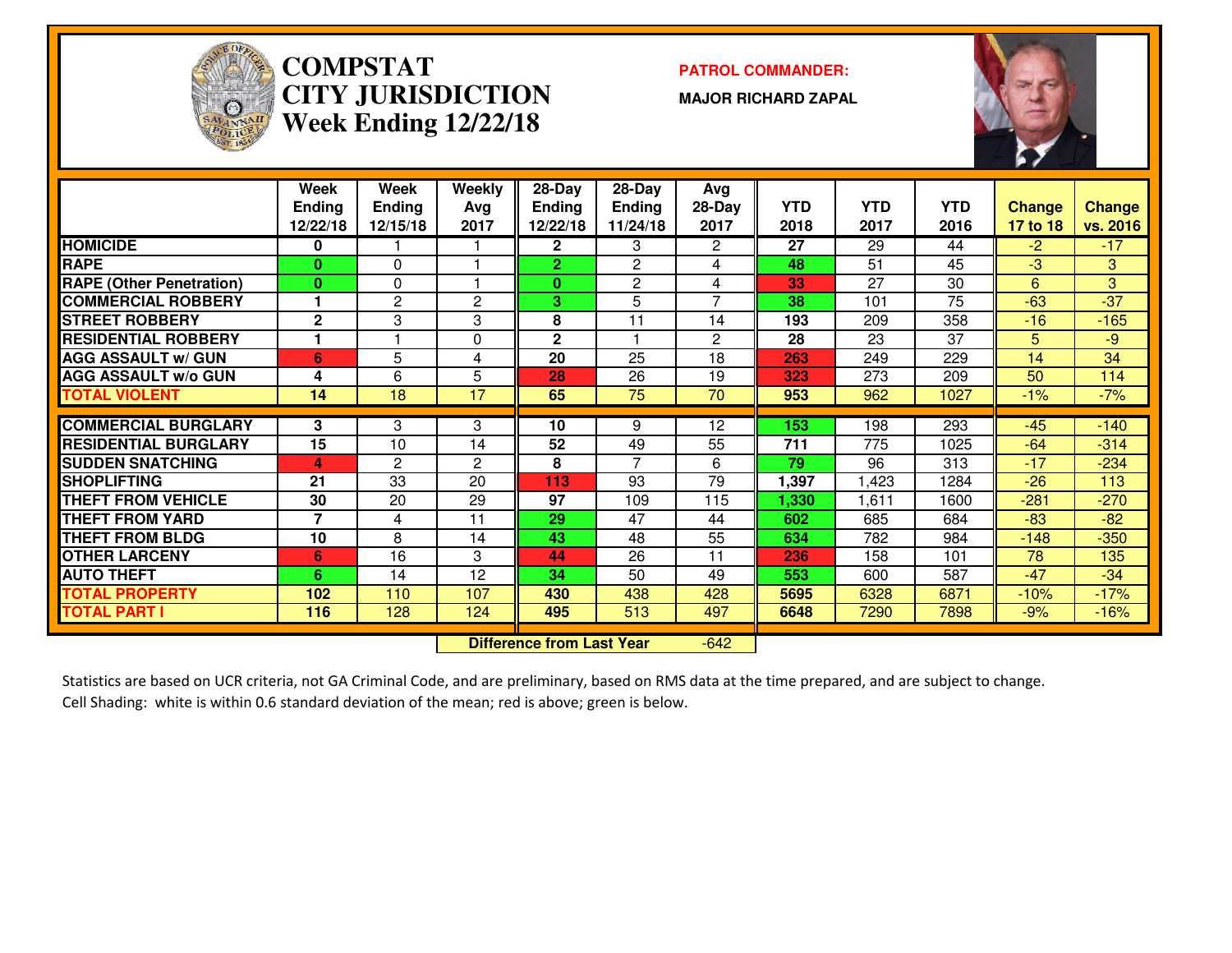

## **COMPSTATNORTH PRECINCTWeek Ending 12/22/18**

**PRECINCT COMMANDER:**

**CAPT. CARY HILL**



|                                 | Week<br><b>Ending</b><br>12/22/18 | Week<br><b>Ending</b><br>12/15/18 | Weekly<br>Avg<br>2017 | 28-Day<br><b>Ending</b><br>12/22/18 | $28$ -Day<br><b>Ending</b><br>11/24/18 | Avg<br>28-Day<br>2017 | <b>YTD</b><br>2018 | <b>YTD</b><br>2017 | <b>YTD</b><br>2016 | <b>Change</b><br>17 to 18 | <b>Change</b><br>vs. 2016 |
|---------------------------------|-----------------------------------|-----------------------------------|-----------------------|-------------------------------------|----------------------------------------|-----------------------|--------------------|--------------------|--------------------|---------------------------|---------------------------|
| <b>HOMICIDE</b>                 | 0                                 | 0                                 | 0                     |                                     | $\Omega$                               | 0                     | 6                  | 3                  | 4                  | 3                         | $\overline{2}$            |
| <b>RAPE</b>                     | $\bf{0}$                          | $\Omega$                          | $\Omega$              | $\mathbf{0}$                        |                                        |                       | 13                 | 18                 | 14                 | $-5$                      | $-1$                      |
| <b>RAPE (Other Penetration)</b> | $\bf{0}$                          | $\Omega$                          | $\Omega$              | $\mathbf{0}$                        | $\mathbf{0}$                           | 0                     | 5                  | 4                  | 8                  |                           | $-3$                      |
| <b>COMMERCIAL ROBBERY</b>       | $\mathbf{0}$                      | 0                                 | 0                     | 0                                   | 0                                      |                       | 6                  | 15                 | 8                  | $-9$                      | $-2$                      |
| <b>STREET ROBBERY</b>           | $\mathbf{2}$                      |                                   |                       | 4                                   | 6                                      | 4                     | 67                 | 70                 | 153                | $-3$                      | $-86$                     |
| <b>RESIDENTIAL ROBBERY</b>      | $\mathbf{0}$                      | $\Omega$                          | $\Omega$              | 0                                   | $\Omega$                               | 0                     | 5                  |                    | $\overline{7}$     | 4                         | $-2$                      |
| <b>AGG ASSAULT w/ GUN</b>       | $\bf{0}$                          |                                   |                       | $\overline{2}$                      | $\overline{2}$                         | 4                     | 58                 | 55                 | 50                 | 3                         | 8                         |
| <b>AGG ASSAULT W/o GUN</b>      |                                   | $\overline{c}$                    |                       | $\overline{7}$                      | 8                                      | 5                     | 96                 | 82                 | 64                 | 14                        | 32                        |
| <b>TOTAL VIOLENT</b>            | 3                                 | $\overline{4}$                    | 4                     | 14                                  | $\overline{17}$                        | $\overline{15}$       | 256                | 248                | 308                | 3%                        | $-17%$                    |
| <b>COMMERCIAL BURGLARY</b>      | $\mathbf{2}$                      | $\overline{2}$                    |                       | 4                                   | $\mathbf{2}$                           | 3                     | 37                 | 59                 | 58                 | $-22$                     | $-21$                     |
| <b>RESIDENTIAL BURGLARY</b>     | $\bf{0}$                          | $\Omega$                          |                       | 3                                   | 3                                      | 6                     | 71                 | 93                 | 115                | $-22$                     | $-44$                     |
| <b>SUDDEN SNATCHING</b>         | $\bf{0}$                          | 0                                 |                       | 3                                   | 0                                      | 3                     | 31                 | 46                 | 56                 | $-15$                     | $-25$                     |
| <b>SHOPLIFTING</b>              |                                   | 4                                 | 3                     | 14                                  | $\overline{7}$                         | 11                    | 225                | 178                | 207                | 47                        | 18                        |
| <b>THEFT FROM VEHICLE</b>       | 13                                | 4                                 | 5                     | 30                                  | 25                                     | 22                    | 287                | 381                | 528                | $-94$                     | $-241$                    |
| <b>THEFT FROM YARD</b>          |                                   | $\mathbf{2}$                      | $\overline{2}$        | 9                                   | 11                                     | 10                    | 163                | 220                | 220                | $-57$                     | $-57$                     |
| <b>THEFT FROM BLDG</b>          | $\mathbf{2}$                      | $\overline{2}$                    | 3                     | 9                                   | 14                                     | 14                    | 174                | 196                | 291                | $-22$                     | $-117$                    |
| <b>OTHER LARCENY</b>            | 5                                 | 3                                 |                       | 17                                  | 10                                     | 2                     | 72                 | 42                 | 32                 | 30                        | 40                        |
| <b>AUTO THEFT</b>               | $\mathbf{2}$                      | 3                                 | $\overline{2}$        | 10                                  | 9                                      | 9                     | 37                 | 59                 | 58                 | $-22$                     | $-21$                     |
| <b>TOTAL PROPERTY</b>           | $\overline{26}$                   | $\overline{20}$                   | 20                    | 99                                  | $\overline{81}$                        | 80                    | 1097               | 1274               | 1565               | $-14%$                    | $-30%$                    |
| <b>TOTAL PART I</b>             | 29                                | 24                                | 24                    | 113                                 | 98                                     | 95                    | 1353               | 1522               | 1873               | $-11%$                    | $-28%$                    |
|                                 |                                   | <b>Difference from Last Year</b>  |                       | $-169$                              |                                        |                       |                    |                    |                    |                           |                           |

 **Difference from Last Year**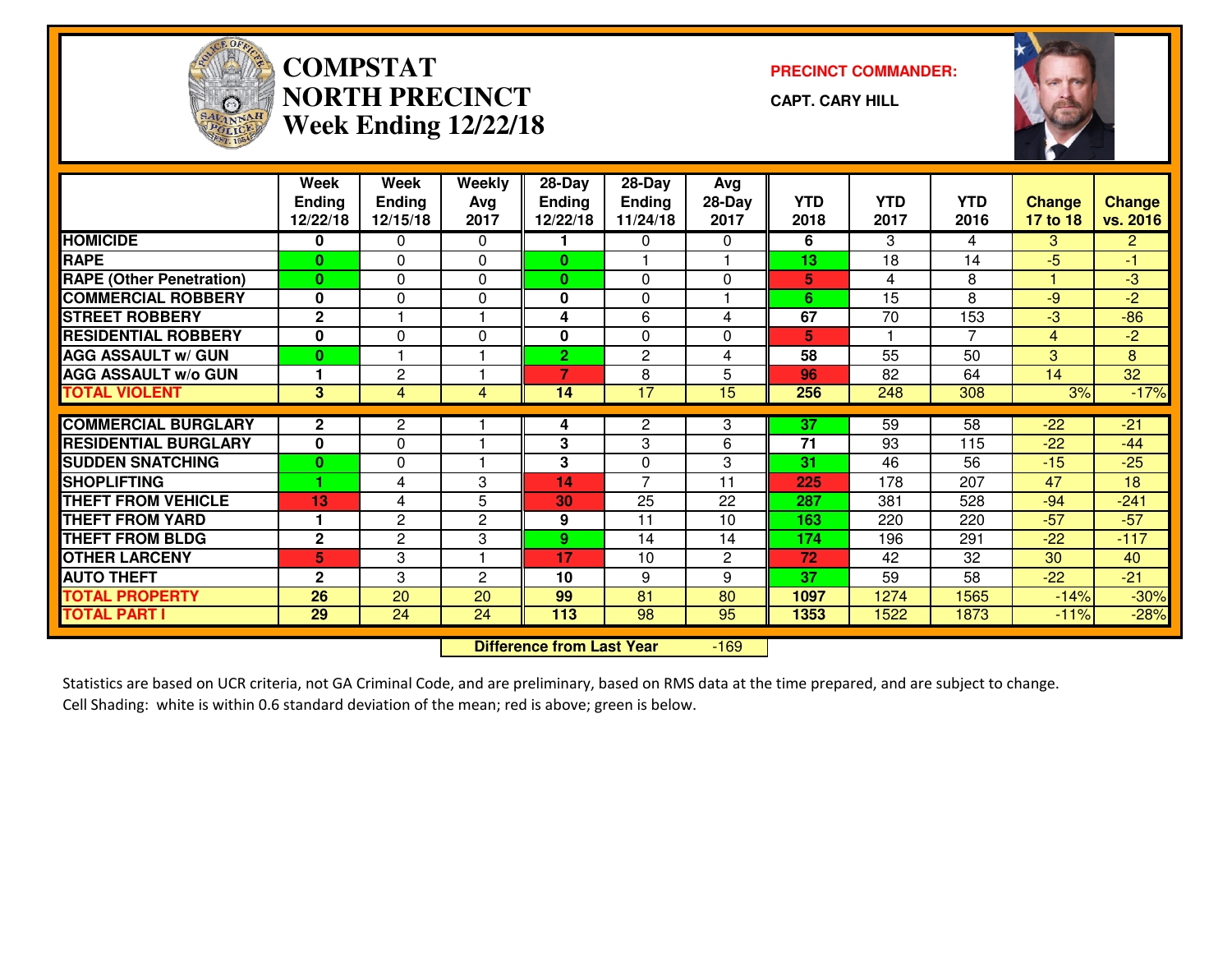

### **COMPSTATCENTRAL PRECINCTWeek Ending 12/22/18**

**PRECINCT COMMANDER:**

**CAPT. BEN HERRON**



|                                 | Week<br><b>Ending</b><br>12/22/18 | Week<br><b>Ending</b><br>12/15/18 | <b>Weekly</b><br>Avg<br>2017 | 28-Day<br><b>Ending</b><br>12/22/18 | $28-Day$<br>Ending<br>11/24/18 | Avg<br>28-Day<br>2017 | <b>YTD</b><br>2018 | <b>YTD</b><br>2017 | <b>YTD</b><br>2016 | <b>Change</b><br>17 to 18 | <b>Change</b><br>vs. 2016 |
|---------------------------------|-----------------------------------|-----------------------------------|------------------------------|-------------------------------------|--------------------------------|-----------------------|--------------------|--------------------|--------------------|---------------------------|---------------------------|
| <b>HOMICIDE</b>                 | $\mathbf{0}$                      |                                   | 0                            |                                     |                                |                       | 6                  | 8                  | 24                 | $-2$                      | $-18$                     |
| <b>RAPE</b>                     | $\bf{0}$                          | 0                                 | $\Omega$                     | $\mathbf{0}$                        | 0                              |                       | 12                 | 17                 | 11                 | $-5$                      |                           |
| <b>RAPE (Other Penetration)</b> | $\bf{0}$                          | 0                                 | $\Omega$                     | $\mathbf{0}$                        | 2                              |                       | 9                  | $\overline{7}$     | 6                  | $\overline{2}$            | 3                         |
| <b>COMMERCIAL ROBBERY</b>       | $\mathbf 0$                       |                                   | 0                            | 1.                                  | $\Omega$                       | 2                     | 9                  | 21                 | 16                 | $-12$                     | $-7$                      |
| <b>STREET ROBBERY</b>           | $\bf{0}$                          |                                   |                              | 3                                   | 4                              | 5                     | 57                 | 59                 | 94                 | $-2$                      | $-37$                     |
| <b>RESIDENTIAL ROBBERY</b>      | 0                                 | $\Omega$                          | $\Omega$                     | $\bf{0}$                            | $\Omega$                       |                       | 8                  | 9                  | 11                 | $\blacksquare$            | $-3$                      |
| <b>AGG ASSAULT w/ GUN</b>       | $\mathbf{2}$                      | $\Omega$                          | $\mathbf{2}$                 | $\overline{2}$                      | 9                              | 7                     | 85                 | 90                 | 65                 | $-5$                      | 20                        |
| <b>AGG ASSAULT w/o GUN</b>      | $\mathbf 2$                       | $\overline{2}$                    | $\overline{c}$               | 13                                  | $\overline{7}$                 | 6                     | 88                 | $\overline{78}$    | $\overline{51}$    | 10                        | $\overline{37}$           |
| <b>TOTAL VIOLENT</b>            | 4                                 | 5                                 | 6                            | 20                                  | $\overline{23}$                | $\overline{23}$       | 274                | 289                | 278                | $-5%$                     | $-1%$                     |
| <b>COMMERCIAL BURGLARY</b>      |                                   | 0                                 |                              |                                     |                                | 4                     | 33                 | 47                 | 108                | $-14$                     | $-75$                     |
| <b>RESIDENTIAL BURGLARY</b>     | 5                                 | 3                                 | 4                            | 14                                  | 12                             | 17                    | 196                | 214                | 329                | $-18$                     | $-133$                    |
| <b>SUDDEN SNATCHING</b>         | $\overline{2}$                    | $\Omega$                          | 0                            | 1.                                  | 2                              | $\overline{2}$        | 14                 | 22                 | 19                 | -8                        | $-5$                      |
| <b>SHOPLIFTING</b>              | 4                                 | 5                                 | 5                            | 14                                  | 16                             | 18                    | 211                | 238                | 171                | $-27$                     | 40                        |
| <b>THEFT FROM VEHICLE</b>       | 5                                 | 3                                 | 8                            | 22                                  | 23                             | 32                    | 332                | 405                | 439                | $-73$                     | $-107$                    |
| <b>THEFT FROM YARD</b>          |                                   |                                   | 4                            | 8                                   | 23                             | 16                    | 197                | 207                | 218                | $-10$                     | $-21$                     |
| <b>THEFT FROM BLDG</b>          | 4                                 | $\mathbf{2}$                      | 4                            | 10                                  | 11                             | 16                    | 160                | 202                | 272                | $-42$                     | $-112$                    |
| <b>OTHER LARCENY</b>            | $\bf{0}$                          | 5                                 |                              | 12                                  | 5                              | 3                     | 63                 | 44                 | 24                 | 19                        | 39                        |
| <b>AUTO THEFT</b>               | $\bf{0}$                          | 6                                 | 4                            | 12                                  | 14                             | 16                    | 226                | 206                | 207                | 20                        | $\overline{19}$           |
| <b>TOTAL PROPERTY</b>           | 22                                | 25                                | 31                           | 94                                  | 107                            | 124                   | 1432               | 1585               | 1787               | $-10%$                    | $-20%$                    |
| <b>TOTAL PART I</b>             | 26                                | 30                                | 37                           | 114                                 | 130                            | 147                   | 1706               | 1874               | 2065               | $-9%$                     | $-17%$                    |
|                                 |                                   | <b>Difference from Last Year</b>  |                              | $-168$                              |                                |                       |                    |                    |                    |                           |                           |

 **Difference from Last Year**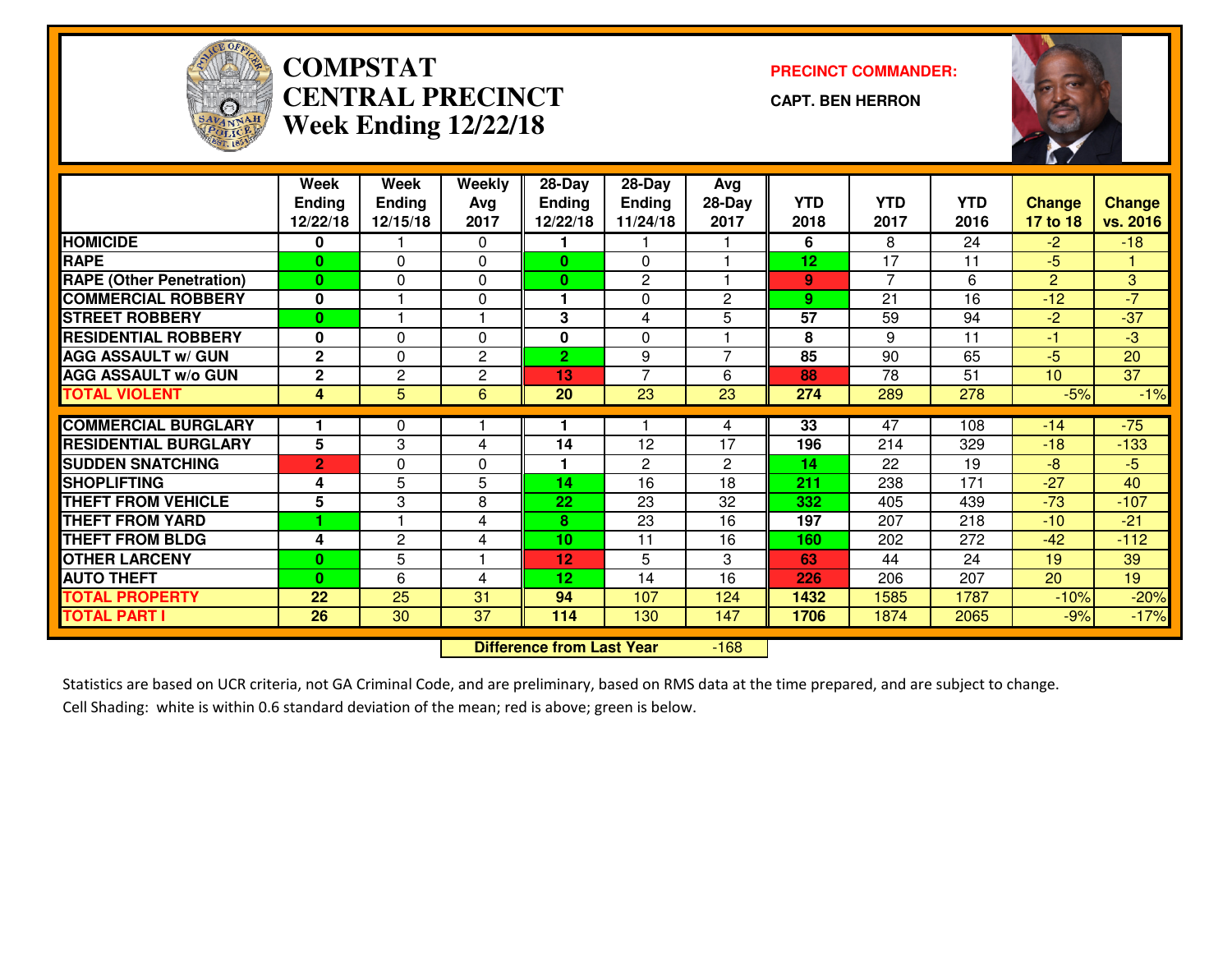

## **COMPSTATSOUTH PRECINCTWeek Ending 12/22/18**

**PRECINCT COMMANDER:**

**CAPT. MICHELLE HALFORD**



|                                 | Week<br><b>Ending</b><br>12/22/18 | Week<br><b>Ending</b><br>12/15/18 | Weekly<br>Avg<br>2017 | 28-Day<br><b>Ending</b><br>12/22/18 | 28-Day<br>Ending<br>11/24/18 | Avg<br>$28-Day$<br>2017 | <b>YTD</b><br>2018 | <b>YTD</b><br>2017 | <b>YTD</b><br>2016 | <b>Change</b><br>17 to 18 | <b>Change</b><br>vs. 2016 |
|---------------------------------|-----------------------------------|-----------------------------------|-----------------------|-------------------------------------|------------------------------|-------------------------|--------------------|--------------------|--------------------|---------------------------|---------------------------|
| <b>HOMICIDE</b>                 | 0                                 | 0                                 | $\mathbf{0}$          | 0                                   | $\Omega$                     | 0                       | 4                  | 4                  | 6                  | 0                         | $-2$                      |
| <b>RAPE</b>                     | 0                                 | 0                                 | $\Omega$              | $\overline{2}$                      | $\Omega$                     |                         | 14                 | 8                  | 12                 | 6                         | $\overline{2}$            |
| <b>RAPE</b> (Other Penetration) | $\bf{0}$                          | 0                                 | $\Omega$              | $\mathbf{0}$                        | $\Omega$                     | 0                       | 13                 | 5                  | $\overline{7}$     | 8                         | $6\phantom{a}$            |
| <b>COMMERCIAL ROBBERY</b>       |                                   |                                   |                       | $\mathbf 2$                         | 3                            | $\overline{2}$          | 16                 | 35                 | 35                 | $-19$                     | $-19$                     |
| <b>ISTREET ROBBERY</b>          | 0                                 | 0                                 |                       | 0                                   | $\mathbf{0}$                 | $\mathbf{2}$            | 33                 | 33                 | 34                 | $\Omega$                  | $-1$                      |
| <b>RESIDENTIAL ROBBERY</b>      | $\mathbf 0$                       |                                   | $\Omega$              | 1                                   | $\Omega$                     | 0                       | 11                 | 5                  | 6                  | 6                         | 5                         |
| <b>AGG ASSAULT w/ GUN</b>       | $\overline{2}$                    | $\overline{c}$                    |                       | 6                                   | $\overline{2}$               | 3                       | 31                 | 38                 | 23                 | $-7'$                     | 8                         |
| <b>AGG ASSAULT W/o GUN</b>      | 1                                 | 0                                 | 1                     | 3                                   | 5                            | 3                       | 53                 | 42                 | 37                 | 11                        | 16                        |
| <b>TOTAL VIOLENT</b>            | 4                                 | 4                                 | 3                     | 14                                  | 10                           | 12                      | 175                | 170                | 160                | 3%                        | 9%                        |
| <b>COMMERCIAL BURGLARY</b>      | 0                                 |                                   |                       | 5                                   | 3                            | 4                       | 63                 | 65                 | 67                 | $-2$                      | $-4$                      |
| <b>RESIDENTIAL BURGLARY</b>     | 4                                 | $\mathbf{2}$                      | 4                     | 14                                  | 14                           | 14                      | 199                | 191                | 178                | 8                         | 21                        |
| <b>SUDDEN SNATCHING</b>         | 1                                 |                                   | $\Omega$              | $\overline{2}$                      | 3                            |                         | 16                 | 11                 | 226                | 5                         | $-210$                    |
| <b>SHOPLIFTING</b>              | 12                                | 17                                | 7                     | 59                                  | 55                           | 28                      | 662                | 696                | 641                | $-34$                     | 21                        |
| <b>THEFT FROM VEHICLE</b>       | 3                                 | 5                                 | 9                     | 18                                  | 21                           | 34                      | 356                | 438                | 298                | $-82$                     | 58                        |
| <b>THEFT FROM YARD</b>          | 1                                 | 0                                 | $\mathbf{2}$          | 4                                   | 5                            | 8                       | 102                | 107                | 121                | $-5$                      | $-19$                     |
| <b>THEFT FROM BLDG</b>          | $\mathbf 2$                       | 2                                 | 3                     | 14                                  | 14                           | 13                      | 153                | 200                | 179                | $-47$                     | $-26$                     |
| <b>OTHER LARCENY</b>            |                                   |                                   |                       | 4                                   | $\overline{c}$               | 3                       | 28                 | 36                 | 23                 | $-8$                      | 5                         |
| <b>AUTO THEFT</b>               |                                   | 4                                 | 3                     | 6                                   | 11                           | 13                      | 137                | 169                | 132                | $-32$                     | $\overline{5}$            |
| <b>TOTAL PROPERTY</b>           | 25                                | 33                                | 29                    | 126                                 | 128                          | 118                     | 1716               | 1913               | 1865               | $-10%$                    | $-8%$                     |
| <b>TOTAL PART I</b>             | 29                                | 37                                | 33                    | 140                                 | 138                          | 130                     | 1891               | 2083               | 2025               | $-9%$                     | $-7%$                     |
|                                 |                                   | <b>Difference from Last Year</b>  |                       | $-192$                              |                              |                         |                    |                    |                    |                           |                           |

 **Difference from Last Year**